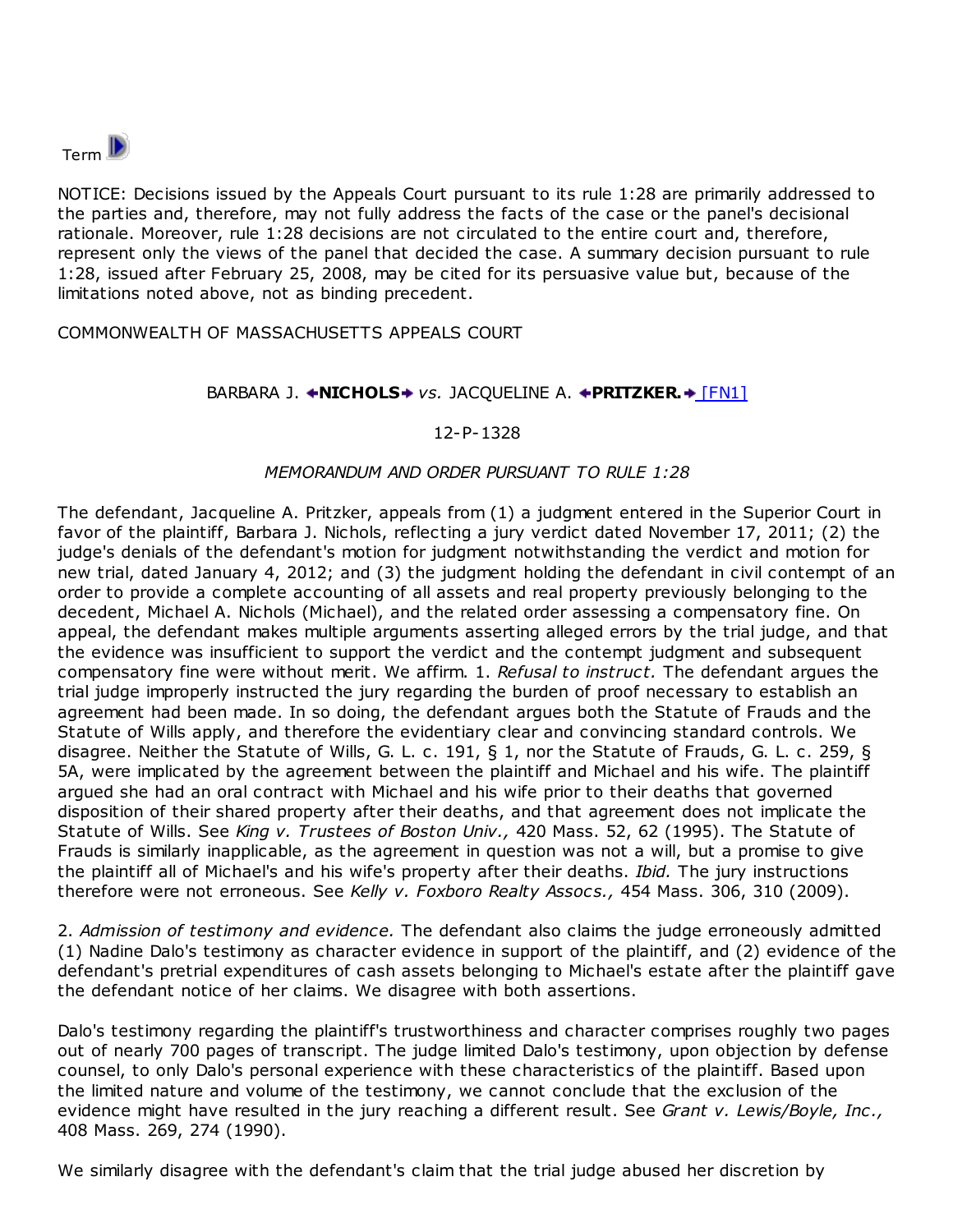admitting evidence of the defendant's pretrial expenditures. See Liarikos v. Mello, 418 Mass. 669, 672 (1994). The judge admitted the expenditures for the purpose of showing the breach of the alleged agreement between the plaintiff and defendant, as well as for the manner and type of the defendant's expenses and evasions, each of which was relevant to the matter before the jury. The judge specifically barred admission of any evidence that a contempt hearing took place and of any findings she made at the contempt hearing.

3. Sufficiency of evidence. The defendant further claims that the evidence was insufficient to prove consideration existed for the agreement between the plaintiff and defendant. We disagree. As the trial judge noted in her instructions to the jury, detrimental reliance on a promise is considered a valid substitute for consideration. See Johnny's Oil Co. v. Eladayha, 82 Mass. App. Ct. 705, 714 (2012). See also Weston Forest & Trail Assn., Inc. v. Fishman, 66 Mass. App. Ct. 654, 659 (2006). The jury reasonably could -- and did -- find that the events that transpired between the plaintiff and defendant in 2008 created a reasonable expectation that the plaintiff would be compensated by the defendant for her assistance, and as such, an agreement was created and enforceable. Loranger Constr. Corp. v. E.F. Hauserman Co., 376 Mass. 757, 760 (1978). See Restatement (Second) of Contracts § 90(1) (1981). The plaintiff's detrimental reliance on the defendant's promise constituted a sufficient substitute for consideration. [\[FN2\]](http://weblinks.westlaw.com/result/default.aspx?action=Search&cnt=DOC&db=MA%2DORCS%2DWEB&eq=search&fmqv=c&fn=%5Ftop&method=TNC&n=1&origin=Search&query=CO%28APPFTT%29+%26+DA%2808%2F08%2F2013%29+%26+TI%28NICHOLS+%26+PRITZKER%29&rlt=CLID%5FQRYRLT224842349988&rltdb=CLID%5FDB12342349988&rlti=1&rp=%2Fsearch%2Fdefault%2Ewl&rs=MACS1%2E0&service=Search&sp=MassOF%2D1001&srch=TRUE&ss=CNT&sskey=CLID%5FSSSA842502349988&vr=1%2E0#FN;F0032)

4. Excessive damages. The defendant claims that the damages awarded by the jury were excessive based on the evidence presented of a sharing agreement between the plaintiff and defendant. We disagree. '[A]n award of damages must stand unless to make it or to permit it to stand was an abuse of discretion on the part of the court below, amounting to an error of law.' Mirageas  $v$ . Massachusetts Bay Transp. Authy., 391 Mass. 815, 822 (1984), quoting from Bartley v. Phillips, 317 Mass. 35, 43 (1944). As the special verdict slip notes, the jury found the plaintiff was entitled to \$1,553,037.56 not as a result of the breach of the sharing agreement between herself and the defendant, but rather Michael's breach of his and his wife's promise to the plaintiff to give her 'everything' after their deaths. [\[FN3\]](http://weblinks.westlaw.com/result/default.aspx?action=Search&cnt=DOC&db=MA%2DORCS%2DWEB&eq=search&fmqv=c&fn=%5Ftop&method=TNC&n=1&origin=Search&query=CO%28APPFTT%29+%26+DA%2808%2F08%2F2013%29+%26+TI%28NICHOLS+%26+PRITZKER%29&rlt=CLID%5FQRYRLT224842349988&rltdb=CLID%5FDB12342349988&rlti=1&rp=%2Fsearch%2Fdefault%2Ewl&rs=MACS1%2E0&service=Search&sp=MassOF%2D1001&srch=TRUE&ss=CNT&sskey=CLID%5FSSSA842502349988&vr=1%2E0#FN;F0043) The defendant makes no showing that the damages awarded were greatly disproportionate to that particular injury suffered by the plaintiff, nor were the damages a miscarriage of justice. See doCanto v. Ametek, Inc., 367 Mass. 776, 787 (1975). No remittitur was required.

5. Contempt. Finally, the defendant claims the judge's finding of contempt was erroneous because the defendant made a good faith effort to substantially comply with the judge's accounting orders. She also claims the judge's compensatory fine for her noncompliance was excessive and erroneous. We disagree.

The defendant has failed to meet her burden of showing the judge's finding of contempt was clearly erroneous. See Mass.R.Civ.P. 52(a), as amended, 423 Mass. 1402 (1996); Kendall v. Selvaggio, 413 Mass. 619, 620 (1992). Her argument that she made a good faith attempt to comply with the judge's order dated December 17, 2010, is belied by the fact that good faith is not a valid defense to noncompliance with an explicit and clear court order. See United Factory Outlet, Inc. v. Jay's Stores, Inc., 361 Mass. 35, 37 (1972). See also Birchall, petitioner, 454 Mass. 837, 853 (2009) ('[T]he disobedience must be clear, but need not be beyond doubt'). We see no reason to disturb the judge's findings. See Millenium Equity Holdings, LLC v. Mahlowitz, 456 Mass. 627, 637 (2012).

Similarly, the imposition of the compensatory fine was also proper. See Allen v. School Comm. of Boston, 400 Mass. 193, 195 (1987). The judge found that the defendant's noncompliance with the order for accounting was 'knowing, purposeful and willful.' Based on this, the formulation of the remedy was within the judge's discretion. Eldim, Inc. v. Mullen, 47 Mass. App. Ct. 125, 129 (1999). The compensation award of \$484,429.35 reflected four significant expenditures for which the defendant had yet to account. See Labor Relations Commn. v. Salem Teachers Union, Local 1258, MFT, AFT, AFL-CIO, 46 Mass. App. Ct. 431, 435 (1999). The judge was within her discretion to employ fines for these ongoing violations of the previous orders, Arch Med. Assocs., Inc. v. Bartlett Health Enterprises, Inc., 32 Mass. App. Ct. 404, 407 (1992), and the fine 'need not be measured with undue precision,' especially as a result of the defendant's failure to account for these expenditures. Department of Pub. Health v. Cumberland Cattle Co., 361 Mass. 817, 832 (1972).